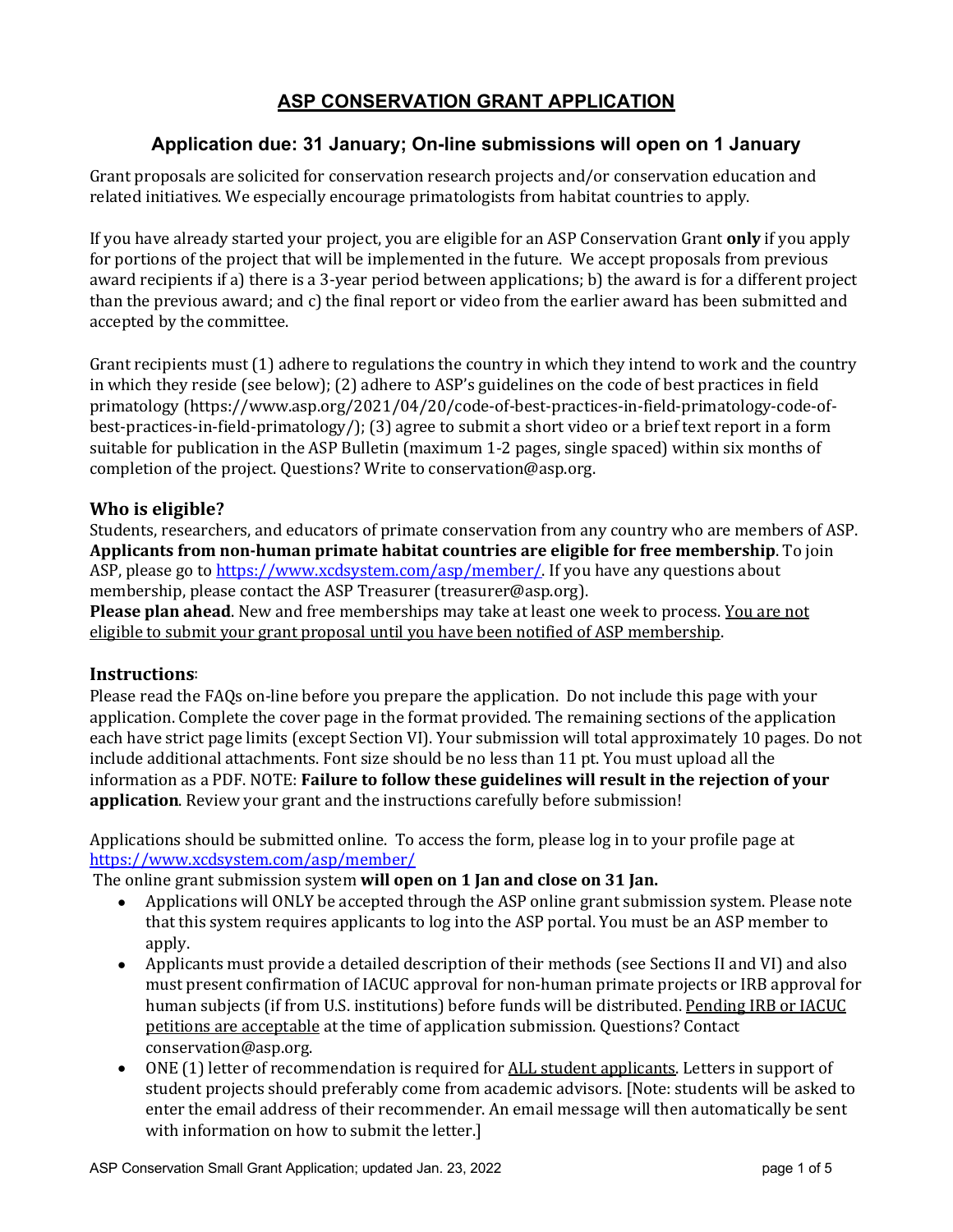# **ASP CONSERVATION GRANT APPLICATION**

| I. COVER PAGE (Please complete all sections on this page) |                                                                                                                                     |                                                                                 |  |
|-----------------------------------------------------------|-------------------------------------------------------------------------------------------------------------------------------------|---------------------------------------------------------------------------------|--|
| (1)                                                       | <b>Project Title:</b>                                                                                                               |                                                                                 |  |
| 2)                                                        | <b>Principal Investigator(s):</b>                                                                                                   |                                                                                 |  |
|                                                           | <b>Email address of PI/applicant:</b>                                                                                               |                                                                                 |  |
| 3)                                                        | Is this a student project?<br>Yes                                                                                                   | Confirm that you are an ASP member by checking<br><b>YES</b>                    |  |
|                                                           | __Undergraduate<br>If yes,<br>Masters degree<br>PhD                                                                                 |                                                                                 |  |
|                                                           | *If you are a student member, be sure to provide ONE letter of recommendation                                                       |                                                                                 |  |
| 4)                                                        | Name and email address of person writing the letter of recommendation:<br>Institutional affiliation of recommender:                 |                                                                                 |  |
| $\vert 5)$                                                | Country where project will be conducted:<br><b>Species to be studied:</b>                                                           |                                                                                 |  |
| 6)                                                        | Project Period (proposed start and end dates):                                                                                      |                                                                                 |  |
| (7)                                                       | Total estimated cost of the project:                                                                                                | \$                                                                              |  |
|                                                           | Amount of funding requested from ASP: (max.<br>\$2,000):                                                                            | \$                                                                              |  |
|                                                           | Support from other sources: (specify the<br>funding agency, amount requested, amount<br>pending, or amount approved)                |                                                                                 |  |
| 8)                                                        | Does this project comply with the animal<br>welfare regulations specified by the country<br>in which the project will be conducted? | $Yes$ No $\_\_$                                                                 |  |
| 9)                                                        | Have you applied for permits required to do<br>research in the host country?                                                        | Acquired __; Pending, date submitted ______:<br>Not submitted: ______ (explain) |  |
|                                                           |                                                                                                                                     | Name of country agency granting permits:                                        |  |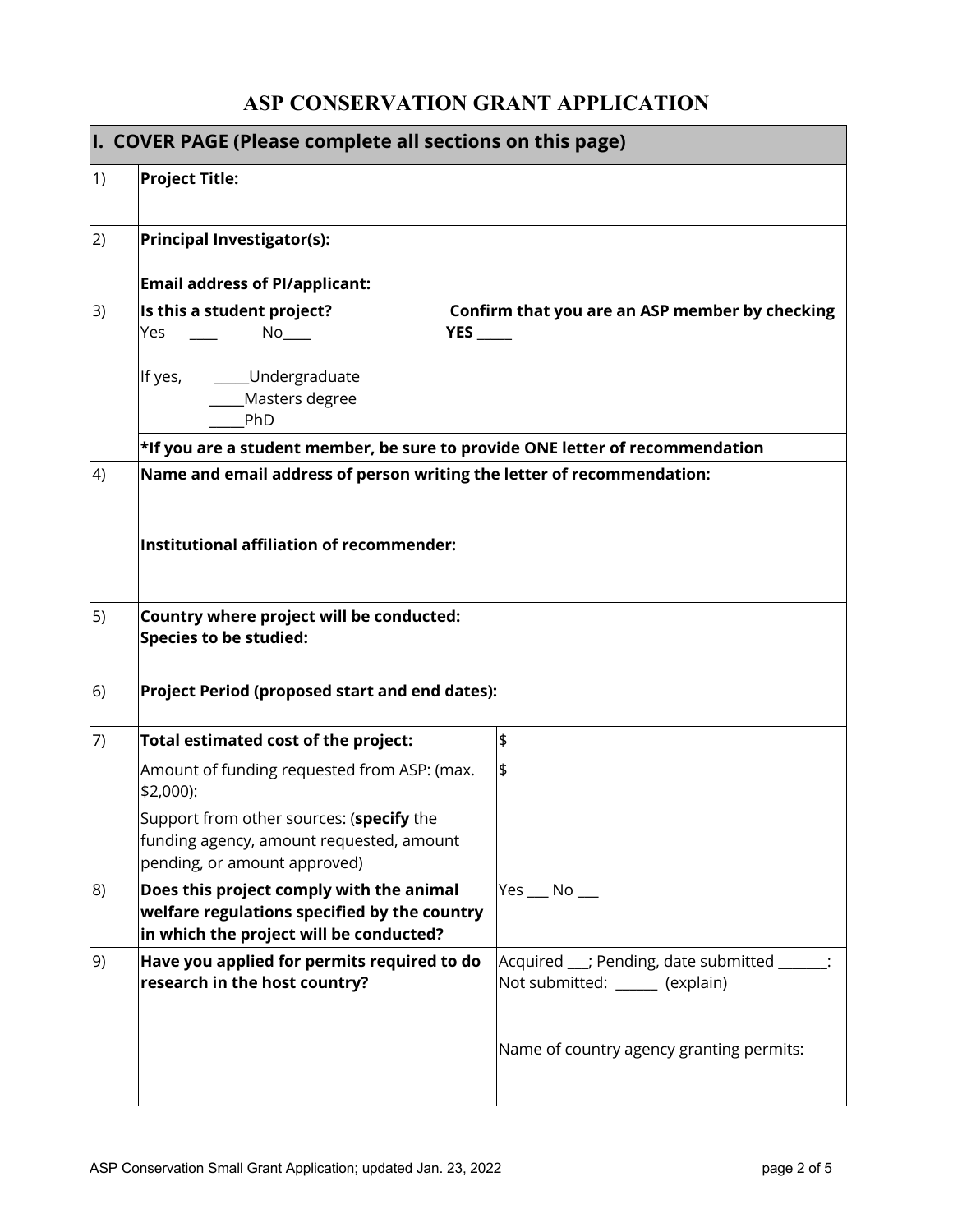| 10)          | Does your project involve animal<br>capture/sedation? If "yes" provide capture &<br>sedation details in Section VI.                                                                                                     |                                            |
|--------------|-------------------------------------------------------------------------------------------------------------------------------------------------------------------------------------------------------------------------|--------------------------------------------|
| $ 11\rangle$ | All proposals should be reviewed by an<br>institutional oversight committee (e.g.,                                                                                                                                      | Institution name:                          |
|              | IACUC, IRB). Confirmation of approval or                                                                                                                                                                                | Pending ______; Approved: _____;           |
|              | waiver is required before release of funds.                                                                                                                                                                             | Waiver granted _______                     |
|              | <b>See Section VI.</b>                                                                                                                                                                                                  | Not applicable _______ (Provide details in |
|              |                                                                                                                                                                                                                         | Section VI)                                |
| 12)          | Provide a 3-line summary of your project:                                                                                                                                                                               |                                            |
| 13)          | If you received a previous award from the ASP Conservation Committee please indicate<br>the year of the award, when the final report was submitted, and how the current proposal<br>differs from the previous research. |                                            |

# **\*\*Proposals that do not abide by the word and page limits will not be reviewed.\*\* Please save your documents in PDF format**

## **II. PROJECT NARRATIVE (Maximum 4 pages: Items 1-7)**

### **1. Abstract (225-word limit)**

#### **2. Introduction**

- Background & Significance
- Specific Aims & Goals (*indicate the specific contribution to primate conservation*)

#### **3. Methods (***Include the following sections as appropriate.***)**

- **Study Site**
- Study Subjects (*include sample size*)
- Data Collection
- Data Analysis
- Addendum (see Section VI) Describe animal handling procedures (if relevant) and institutional review oversight (all applicants). Does not count toward page limit.

### **4. Education/Outreach (***If not applicable, indicate why***)**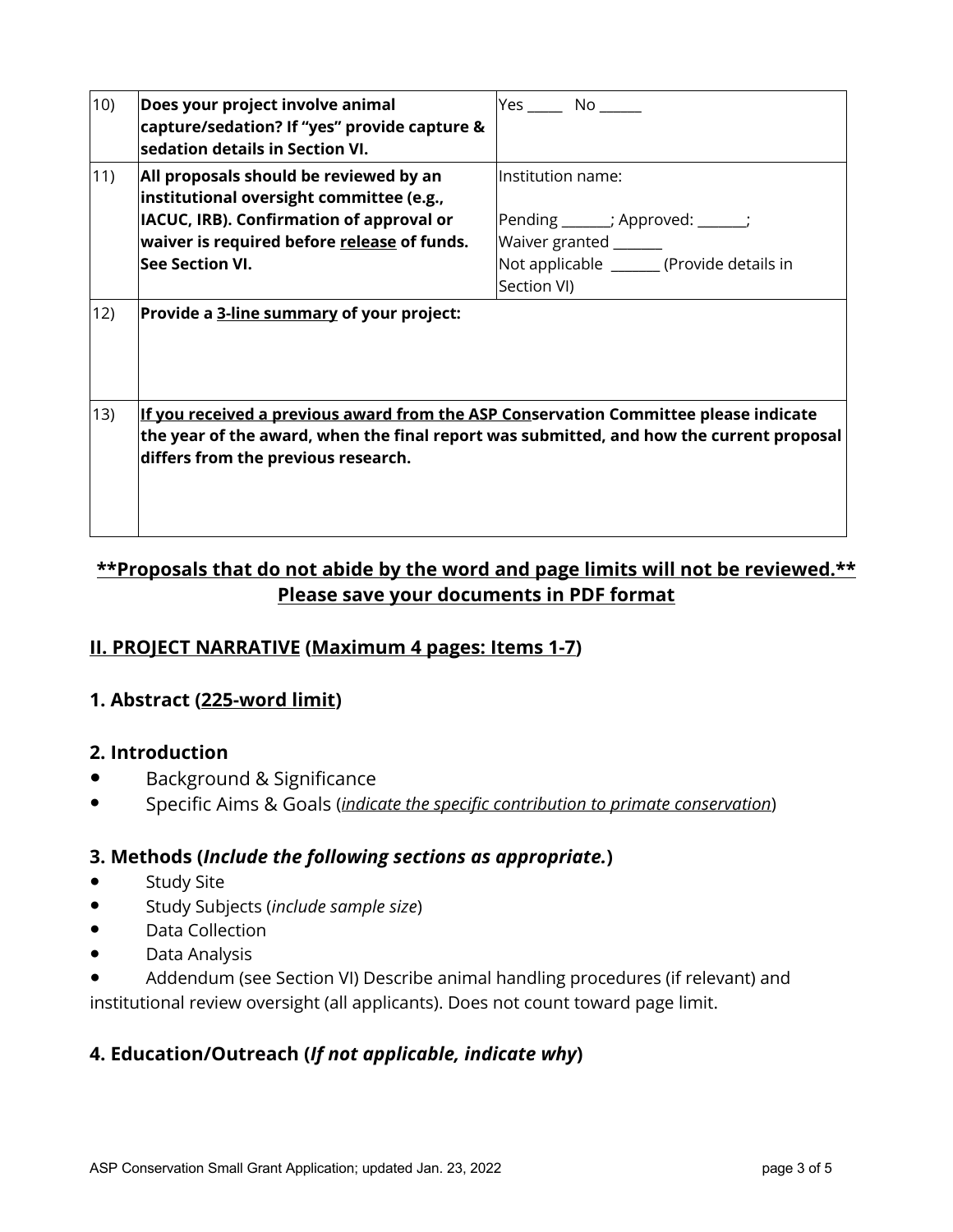### **5. Timetable** (*Anticipated dates of project from start to completion*. *Please note that this grant cannot be used to fund research already completed.*)

### **6. Significance of the Project for Primate Conservation**

a) Identify the activities/initiatives that the project will accomplish and briefly clarify how each of these activities will contribute, either directly or indirectly, to primate conservation. Be specific.

| <b>Activity/Initiative</b> | How will it contribute to primate<br>conservation? |
|----------------------------|----------------------------------------------------|
|                            |                                                    |
|                            |                                                    |
|                            |                                                    |

b) How will the project lay the groundwork for future conservation? In other words, after the completion of this project, what is the next step toward advancing conservation in this place or with this species? How will this project facilitate this goal? (**Maximum of 100 words**)

**7. Ethical Issues** (Briefly discuss potential ethical issues associated with your project and how you will attempt to deal with them; e.g., habituation; capture; human-nonhuman primate disease transmission; potential negative impacts on local human communities.) **Required:** Include a Covid-19 protocol for animal and human proximity, protection, etc.

## **III. REFERENCES CITED (Maximum 2 pages)**

List all references cited in your proposal. References should be complete, listed in alphabetical order, and presented in any of the bibliographic formats found in major primatological journals (e.g., *American Journal of Primatology*, *International Journal of Primatology*).

# **IV. PROJECT BUDGET AND JUSTIFICATION (Maximum 1 page)**

- **Budget:** provide a list of project expenses and estimated amounts, e.g., travel/transportation, room, meals, field assistants, equipment, supplies, miscellaneous expenses, etc.
- Funding **may not be used for** conference travel, PI salary or institutional overhead costs.

• **Budget Justification:** provide a brief statement justifying the proposed budget items. If the project budget exceeds the amount requested from ASP, indicate the total budget amount, the specifics item(s) to be funded by the ASP Conservation Grant, and how the remaining expenses will be covered (i.e., other sources of funding). Include any Covid-related expenditures.

## **V. SHORT CURRICULUM VITAE of APPLICANT (Maximum 2 pages)**